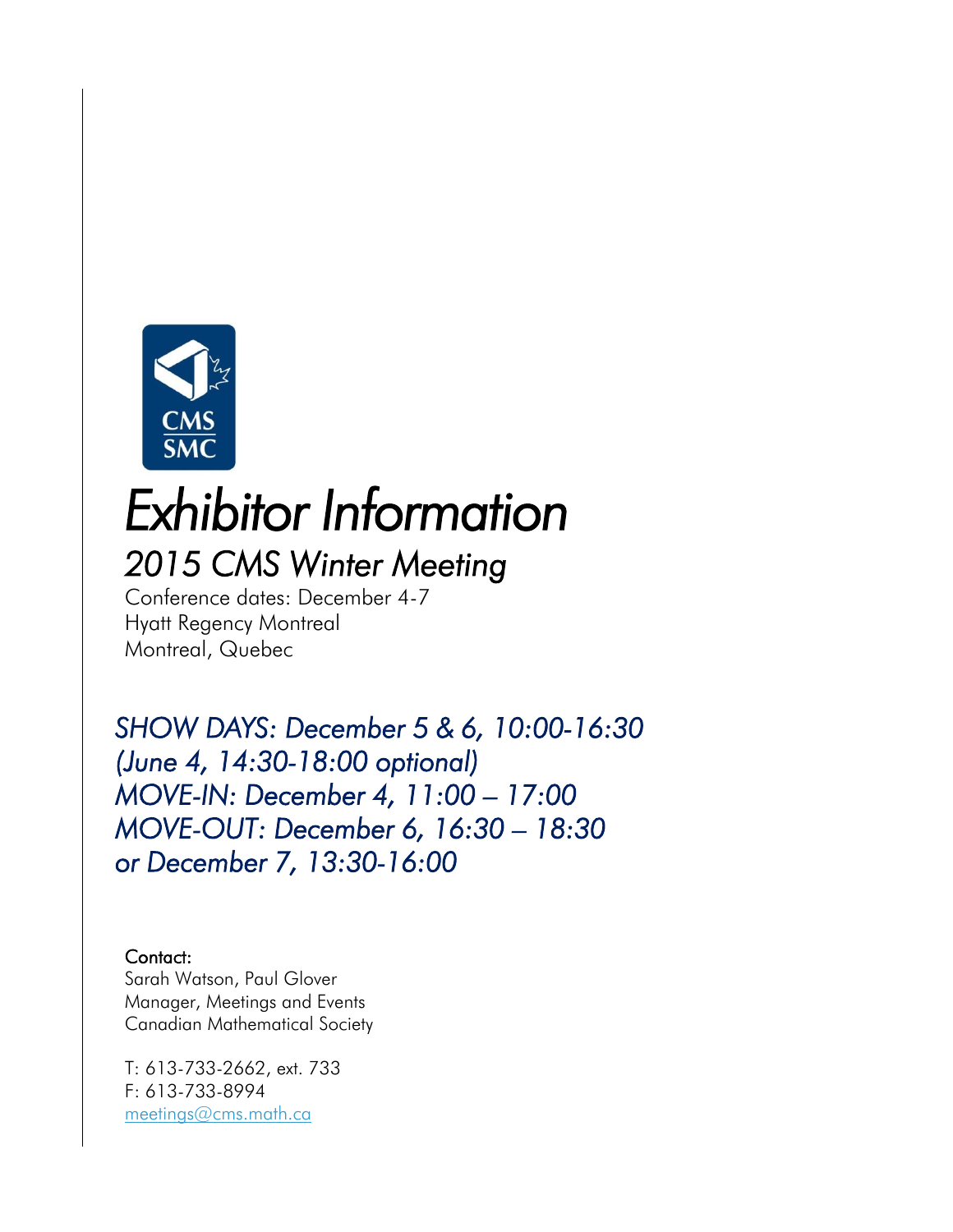CMS National Meetings provide a unique opportunity to engage mathematicians from across Canada and abroad. CMS meeting participants can be engaged in a number of ways including

- Exhibition Booths
- Demonstrations
- Sponsored Events

Furthermore CMS will be pleased to develop customized programs to address specific exhibitor interests.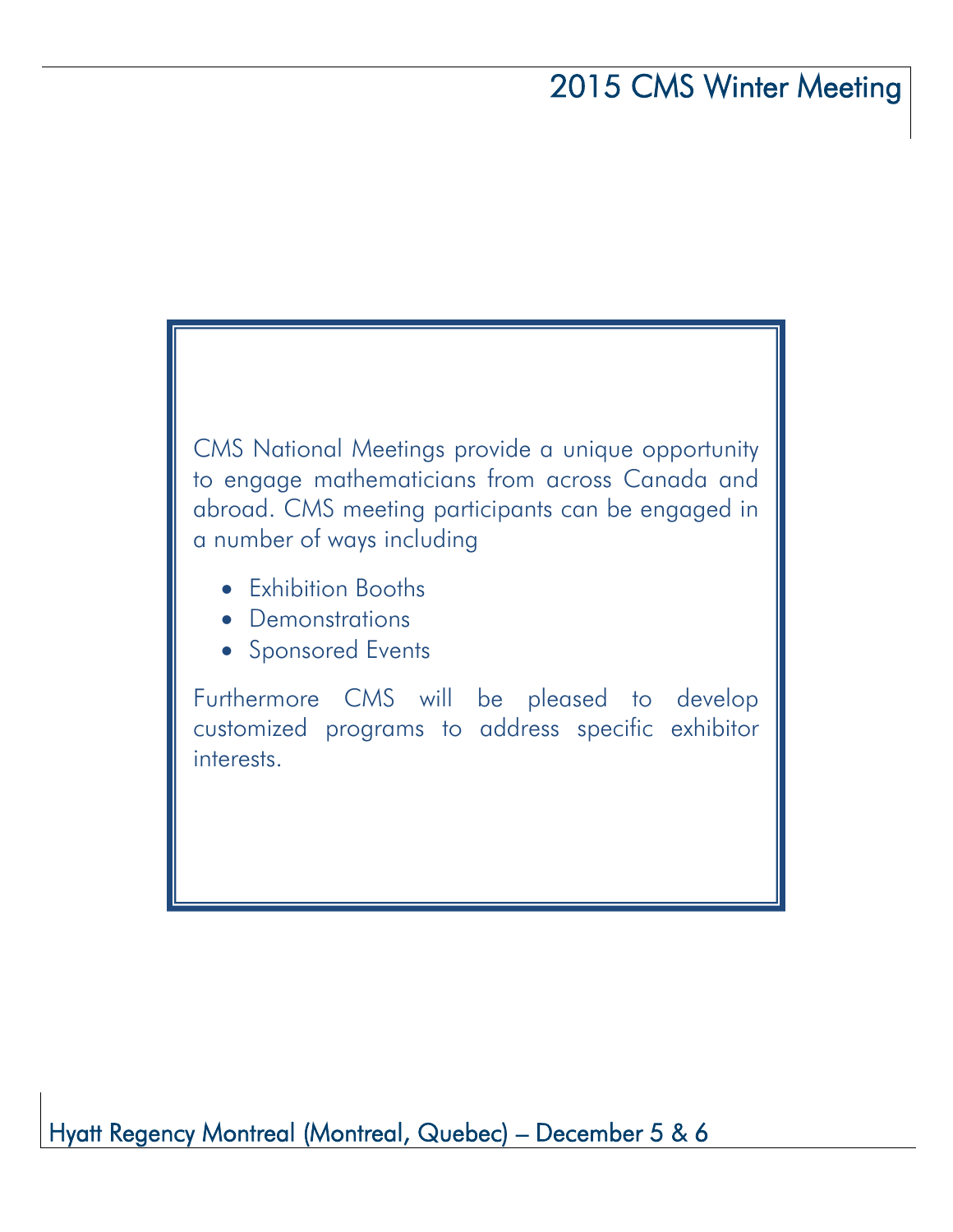#### About CMS

The Canadian Mathematical Society (CMS) is a non-profit organization. The goal of the Canadian Mathematical Society is to promote the advancement, discovery, learning and application of mathematics. The CMS organizes two Mathematics conferences per year, in June and December. Periodically the CMS also organizes national Mathematics Education Forum and joint meetings with other Societies.

#### About CMS Meetings

Meetings of the CMS bring together some of the most domestically and internationally respected researchers and mathematicians.

The program for the 2015 CMS Winter Meeting will include more than 30 scientific sessions and 11 plenary, prize and public lectures. The conference provides an excellent opportunity to present mathematically oriented products and services, as well as networking with the mathematical community. Expected attendance is 500-600.

#### Attendees Profile

| 2015 June, Charlottetown | 215 | Professors                      | 60% |
|--------------------------|-----|---------------------------------|-----|
| 2014 December, Hamilton  | 485 | Graduate/Undergraduate Students | 15% |
| 2014 June, Winnipeg      | 220 | <b>Postdoctoral Students</b>    | 10% |
| 2013 December, Ottawa    | 410 | <b>Teachers</b>                 | 4%  |
| 2013 June, Halifax       | 310 | Public Sector                   | 2%  |
| 2012 December, Montreal  | 560 | Other                           | 9%  |
| 2012 June, Regina        | 325 |                                 |     |
| 2011 December, Toronto   | 525 | Canada                          | 85% |
| 2011 June, Edmonton      | 325 | <b>USA</b>                      | 10% |
|                          |     | International                   | 5%  |

Exhibit information and all related forms are also available at [www.cms.math.ca.](http://www.cms.math.ca/)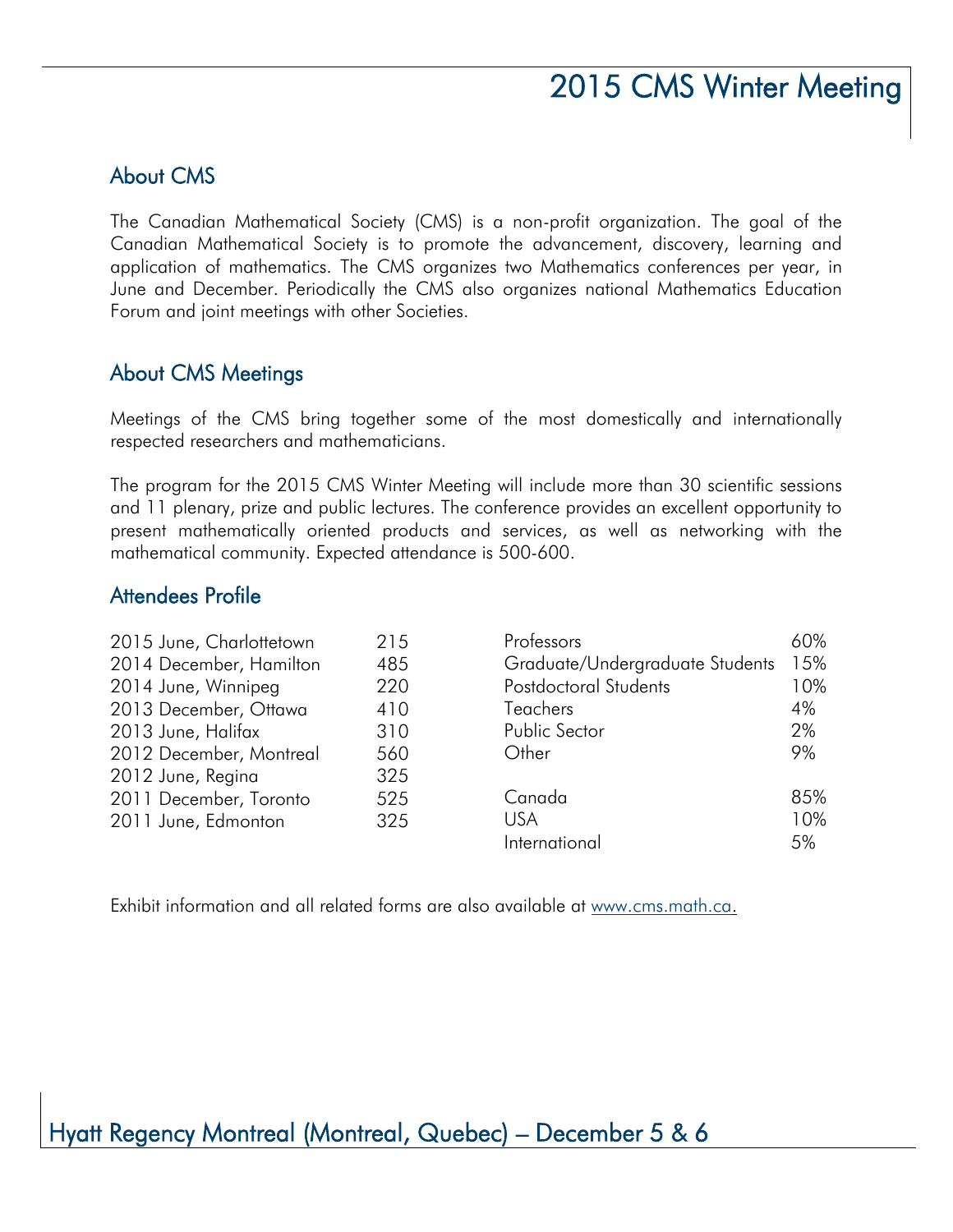#### **Exhibit**

- 10' x 10' exhibit space, 10' back wall, 3' sidewalls
- Three 6' draped tables
- Two upholstered chairs
- Company listing in the printed program and on the conference web site

#### **Cost**

\$400.00 CMS Members \$500.00 Non-Members This includes two badges and admission for two to the Welcome Reception (additional badges are \$30.00 each).

#### **Registration**

Please include the names of your company representatives on the Contract for Exhibit Space. There is a charge of \$30 CDN per each additional badge requested over the two per booth. Representatives planning to attend sessions do not qualify as exhibitors and are required to pay the appropriate registration fee. Exhibit space is assigned on a first-come, first served basis

#### Accommodations

Exhibitors must make their own arrangements for accommodation. Accommodations can be booked at the Hyatt Regency Montreal for \$139 until November 4, 2015. Please call 1-800- 361-8234 too book. International exhibitors should be aware that all payments for housing must be made in Canadian currency, and balances paid through credit cards will be reflected as such.

If your exhibit staff has not yet been selected, it may still be possible to reserve a number of rooms in advance with a credit card guarantee, using tentative names and arrival and departure dates. The correct names of individuals as well as arrival and departure dates may be submitted later. Please note that reservations must be made under individual names; hotels will not accept reservations under a company name.

#### Social Events

Unless otherwise noted, meeting activities will be taking place at the Hyatt Regency Montreal. The Welcome Reception is held on Friday, December  $4<sup>th</sup>$  at 17:00, next to the exhibit booths; admission to this event is complimentary for exhibitors. Exhibitors are encouraged to staff their booth during this event as well.

A banquet is scheduled in the Hyatt's Inspiration Ballroom for the evening of Sunday, December 6, commencing at 19:00; tickets are available at \$70 each.

Coffee and juice will be available in the exhibit area during the scheduled breaks.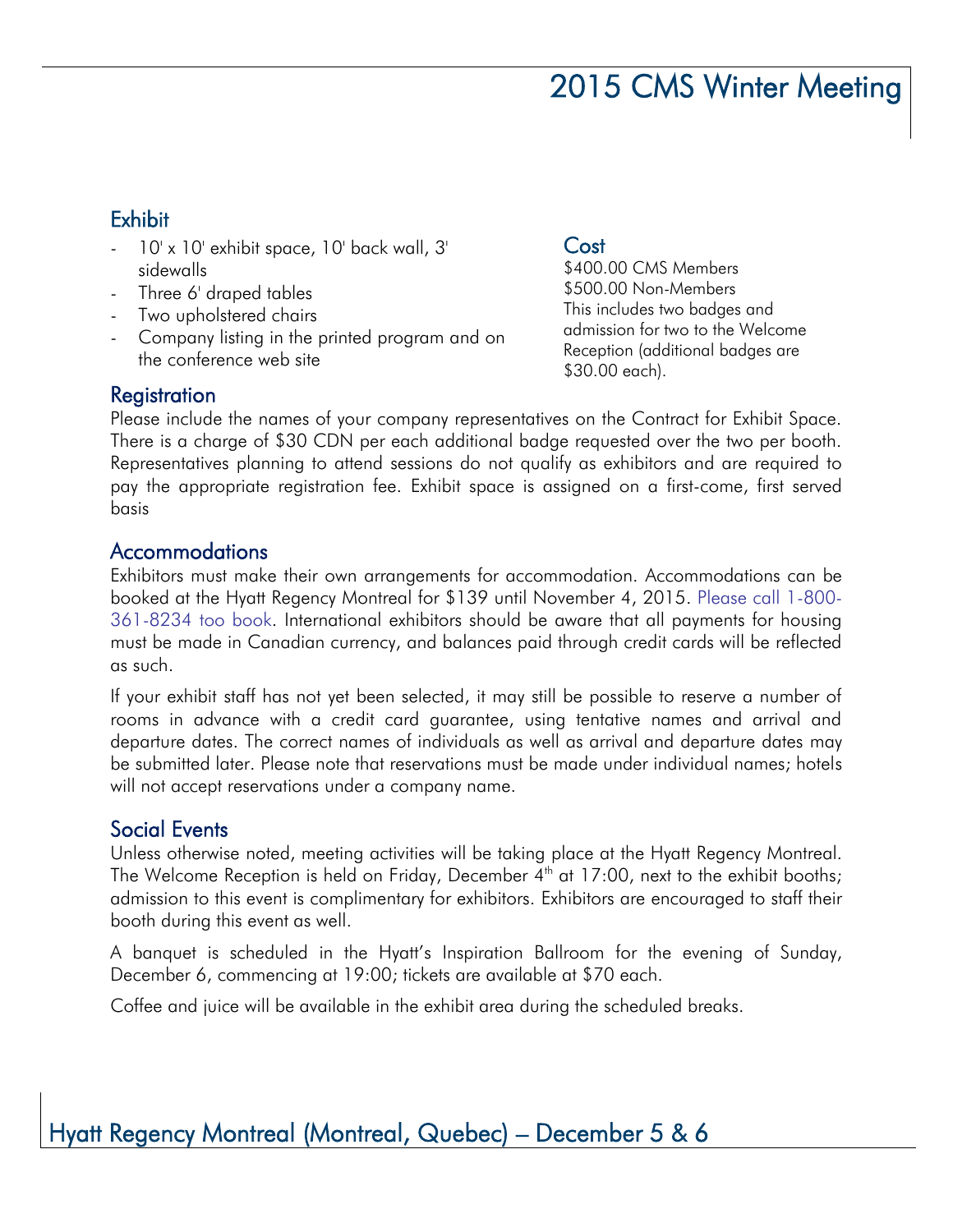Liability - It is agreed that exhibitors shall assume all responsibility for any loss, damage, or injury that they shall have or cause, and that they shall indemnify and hold harmless the Canadian Mathematical Society, Mendelssohn Commerce - Event Logistics, and the exhibit show company from all liability which may ensue, from any cause.

Joint Book Contracts - The CMS is not liable for any loss of, or damage to, any of the materials displayed at the Joint Book Exhibit. Materials will be donated to a sponsoring university at the end of the meeting. This booth cannot be attended and/or staffed by any representative of participating publishers. The CMS is not responsible for any shipment of Joint Books Exhibit material not received at the meeting. All fees are non-refundable.

Program Advertising - The Conference Program contains a detailed schedule of all meeting activities, talks and related abstracts, and will be distributed and available electronically to all participants. Additional printed copies will be made available to those that have pre-selected to receive them at registration. The overall size of the program is 8 1/2" x 11".

#### Deadlines:

November 13, 2015 The completed form and payment have to be received. November 1, 2015 PDF of artwork has to be received by [meetings@cms.math.ca.](mailto:meetings@cms.math.ca)

Registration Package Insert - The Registration Package contains the printed Conference Program (if requested), badge, receipt, meal tickets and local information. It is distributed onsite and presents a great opportunity to advertise new products and draw meeting attendees to your exhibit.

#### Deadlines:

- November 13, 2015 The completed form and payment have to be received at the CMS office.
- November 30, 2015 600 copies of the flyer have to be received on-site at the Hyatt Regency Montreal.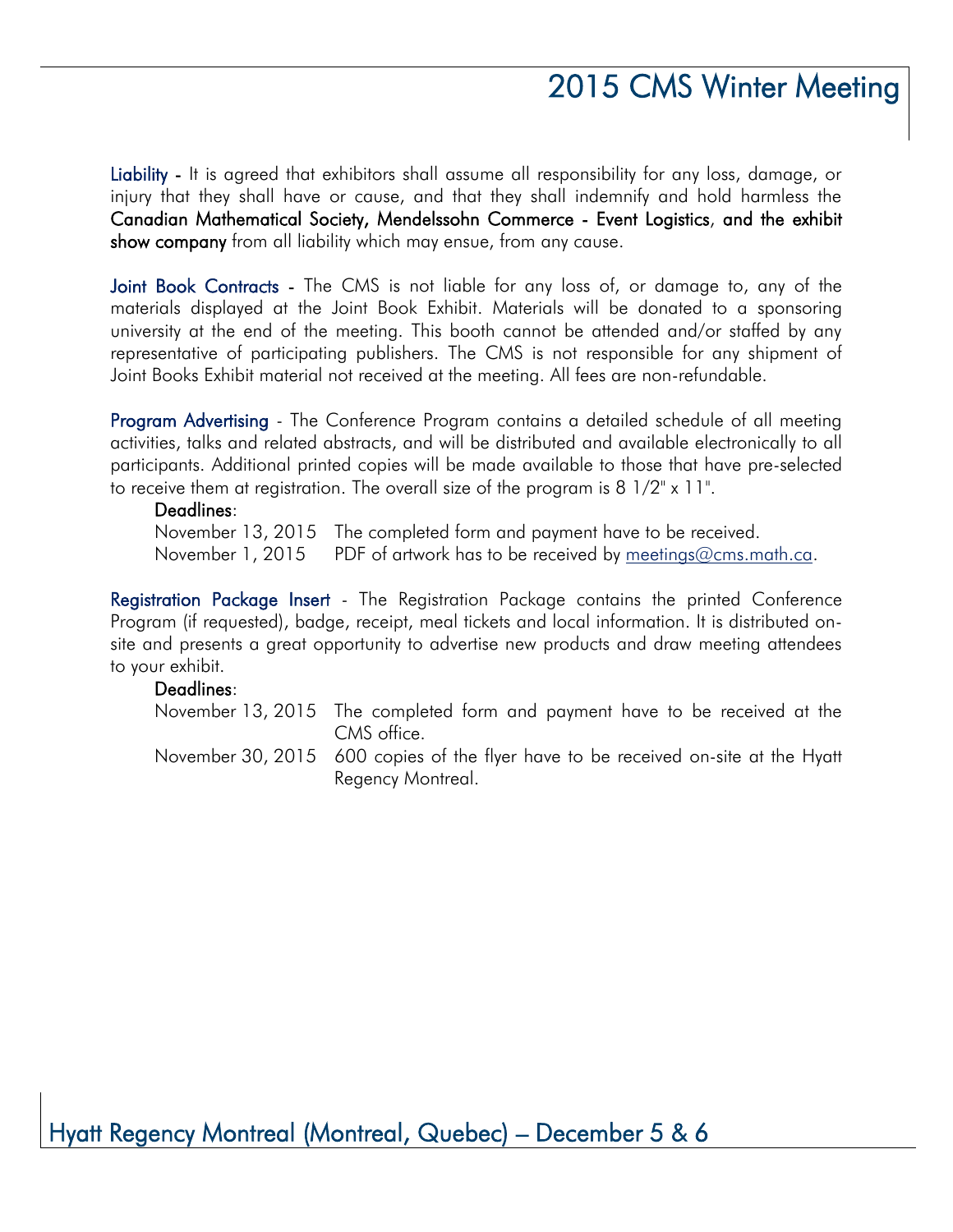#### Sponsorship and Promotional Activities

There are many opportunities for the 2015 CMS Winter Meeting to help you market your products and services, so please consider new ways of reaching our CMS audience. Remember to register early to ensure priority placement in the exhibition hall and first choice at the additional promotional opportunities. Online registration is open now and closes on November 12, 2015. The final deadline for a print advertisement is November 1, 2015.

#### Conference Tote Bags - \$1000

Make your company name and logo visible throughout the year and throughout the country. Tote bags distributed to all registered delegates and you will receive a half page ad.

#### Tote Bag Insert - \$150 per item

Provide each conference delegate with a custom message or your company's marketing materials. May we suggest popular items like pens, notepads, squeeze balls, computer accessories? You provide the insert/item and we'll place in the tote bag for you at registration.

#### Delegate Lanyards - \$500

Increase your company's visibility by providing a lanyard with your company's logo to all conference delegates as well as a half page ad in the program.

#### Break or Lunch Sponsorship

Breaks - \$100 + cost of Food & Beverage (7 spots); or

Lunch - \$400 + cost of Food & Beverage (2 spots).

Your company can sponsor a break during the CMS meeting. CMS can post your provided signage to display your company logo during the break. Have your company name listed on the main schedule and in the CMS Notes leading up to the conference, and have a full page insert inside the program.

A Lunch includes your own presentation in the plenary room (Soprano A & B) on either Sunday or Monday from 13:00 to 14:00pm. CMS will provide tickets or invitations to this event in the delegate's registration envelopes ensuring everyone is invited. You will also have a posting on our website about your presentation on our 'Related Events' web page [\(https://cms.math.ca/Events/winter15/related\\_events\)](https://cms.math.ca/Events/winter15/related_events).

#### Print Advertising

Advertise in our conference program. This will be distributed to all meeting delegates either electronically or as a hard copy in their conference program.

Inside front cover \$400 Half-page (inside) \$90 Full-page (inside) \$150

Inside back cover \$300 Registration packet insert \$150 each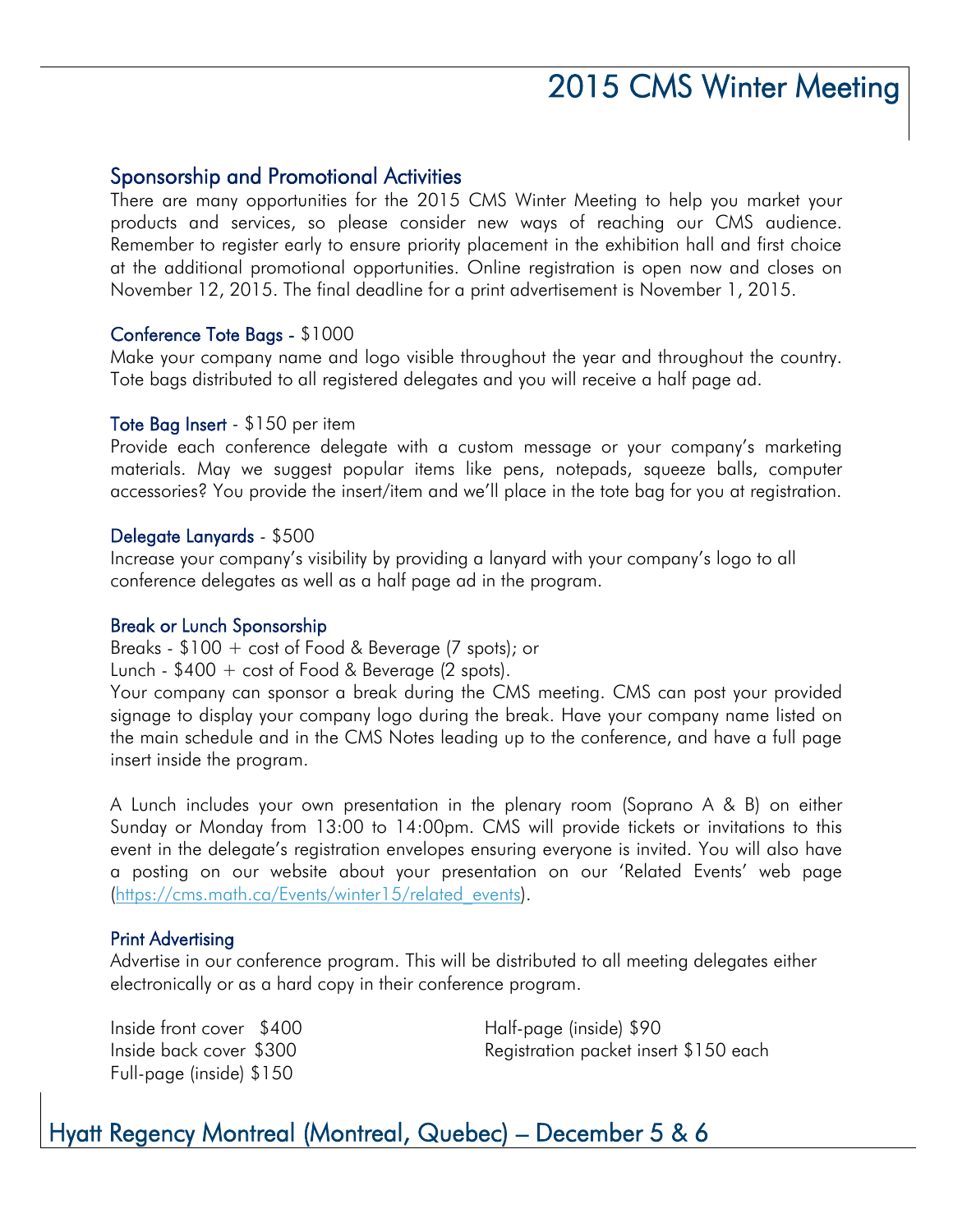### Exhibitor Opportunities

| Friday   Vendredi<br>December 4 décembre                                                    | Saturday   Samedi<br>December 5 décembre                                                                                                        | Sunday   Dimanche<br>December 6 décembre                                                                                                        | Monday   Lundi<br>December 7 décembre                                                        |
|---------------------------------------------------------------------------------------------|-------------------------------------------------------------------------------------------------------------------------------------------------|-------------------------------------------------------------------------------------------------------------------------------------------------|----------------------------------------------------------------------------------------------|
| 12:30-19:00 - Registration  <br>Inscription<br>Soprano C & Foyer                            | 8:30-16:30 - Registration  <br>Inscription<br>8:30-16:30 - Poster Session Affiches<br>10:00-16:30 - Exhibits   Expositions<br>Soprano C & Foyer | 8:30-16:30 - Registration  <br>Inscription<br>8:30-16:30 - Poster Session Affiches<br>10:00-16:30 - Exhibits   Expositions<br>Soprano C & Foyer | 8:30-16:00 - Registration  <br>Inscription<br>Soprano C & Foyer                              |
|                                                                                             | $9:00 - 10:30$<br><b>Scientific Sessions</b><br>scientifiques                                                                                   | $9:00 - 10:30$<br><b>Scientific Sessions</b><br>scientifiques                                                                                   | $9:00 - 10:30$<br><b>Scientific Sessions</b><br>scientifiques                                |
|                                                                                             | Exhibitor Break \$100<br>$(+ \cost \ of \ F\&B)$<br>$10:30 - 11:00$<br><b>Break   Pause</b>                                                     | Exhibitor Break \$100<br>$(+ \cost \ of \ F\&B)$<br>$10:30 - 11:00$<br><b>Break   Pause</b>                                                     | Exhibitor Break \$100<br>$(+ \cost \ of \ F\&B)$<br>$10:30 - 11:00$<br><b>Break   Pause</b>  |
|                                                                                             | $11:00 - 12:00$<br>Plenary Lecture   Conférence<br>plénière                                                                                     | $11:00 - 12:00$<br>Plenary Lecture   Conférence<br>plénière                                                                                     | $11:00 - 12:00$<br>Plenary Lecture   Conférence<br>plénière                                  |
|                                                                                             | $12:00 - 13:00$<br>Adrien Pouliot Lecture  <br>Conférence de prix Adrien-<br>Pouliot                                                            | $12:00 - 13:00$<br>Jeffery-Williams Lecture  <br>Conférence de prix Jeffrey-<br>Williams                                                        | $12:00 - 13:00$<br>Doctoral Prize Lecture  <br>Conférence de prix de doctorat                |
| $13:00 - 15:00$<br><b>Scientific Sessions</b><br>scientifiques                              | $13:00 - 14:30$<br>CMS Town Hall   Séance de<br>discussion de la SMC (Light<br>lunch provided   Un dîner léger<br>sera fourni)                  | Exhibitor Lunch \$400<br>$(+ \cost \ of \ F\&B)$<br>$13:00 - 14:30$<br><b>Break   Pause</b>                                                     | Exhibitor Lunch \$400<br>$(+ \cost \ of \ F\&B)$<br>$12:30 - 14:00$<br><b>Break   Pause</b>  |
| Exhibitor Break \$100<br>$(+ \cost \ of \ F\&B)$<br>$15:00 - 15:30$<br><b>Break   Pause</b> | $14:30 - 15:30$<br>Plenary Lecture  <br>Conférence plénière                                                                                     | $14:30 - 15:30$<br><b>CSHPM Plenary Lecture</b>  <br>Conférence plénière de la<br><b>SCHPM</b>                                                  | $14:30 - 15:30$<br><b>Education Plenary Lecture</b>  <br>Conférence plénière en<br>éducation |
| $15:30 - 17:00$<br><b>Scientific Sessions</b><br>scientifiques                              | Exhibitor Break \$100<br>$(+ \cost \ of \ F\&B)$<br>$15:30 - 16:00$<br><b>Break   Pause</b>                                                     | Exhibitor Break \$100<br>$(+ \cost \ of \ F\&B)$<br>$15:30 - 16:00$<br><b>Break   Pause</b>                                                     | Exhibitor Break \$100<br>$(+ \cost \ of \ F\&B)$<br>$15:30 - 16:00$<br><b>Break   Pause</b>  |
| $17:00 - 18:00$<br>Opening   Ouverture<br>Welcome Reception  <br>Réception de Bienvenue     | $16:00 - 18:00$<br><b>Scientific Sessions</b><br>scientifiques                                                                                  | $16:00 - 18:00$<br><b>Scientific Sessions</b><br>scientifiques                                                                                  | $16:00 - 18:00$<br><b>Scientific Sessions</b><br>scientifiques                               |
| $18:00 - 19:00$<br>Public Lecture  <br>Conférence publique                                  | $18:00 - 19:00$<br>Public Lecture   Conférence<br>publique<br>$20:00 - 22:00$<br>Student Social   Soirée<br>étudiante                           | $18:30 - 22:30$<br><b>Reception and Awards</b><br>Banquet   Réception et<br>Banquet de prix<br><b>Inspiration Ballroom</b>                      |                                                                                              |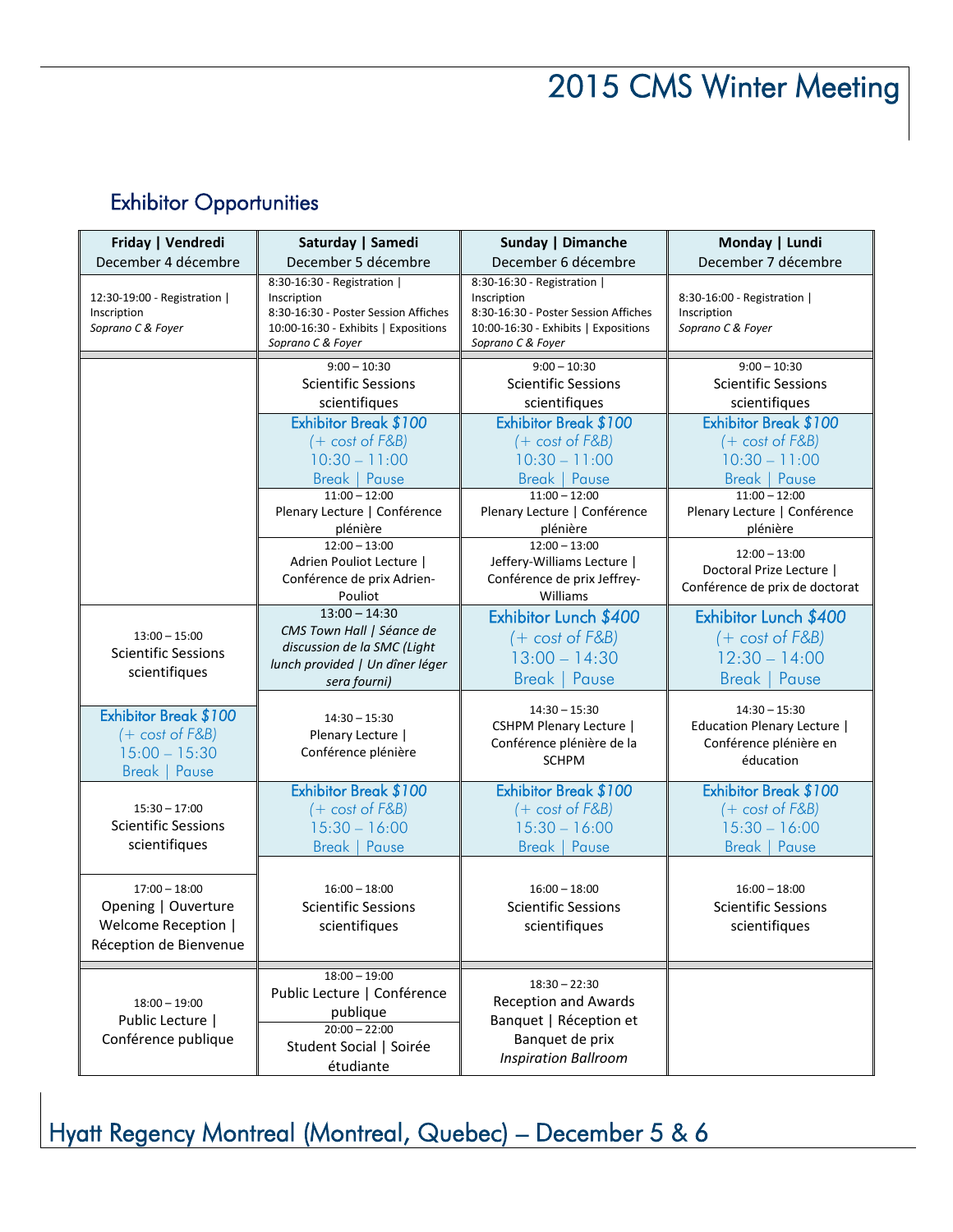| <b>Company Name:</b>    |    |              |  |
|-------------------------|----|--------------|--|
| Contact Person:         |    | Phone:       |  |
| E-mail address:         |    |              |  |
| <b>Billing Address:</b> |    |              |  |
| <b>Billing Address:</b> |    |              |  |
| City                    |    | Postal Code: |  |
| Representatives:        | Ι. | 2.           |  |
|                         | 3. | 4.           |  |

| Exhibit                                      | \$500 (\$400 CMS Member) |  |
|----------------------------------------------|--------------------------|--|
| <b>Additional Representatives</b>            | $$30$ each               |  |
| Books, Journals, Catalogues, Flyers, Posters | $$30$ each               |  |
| Registration package insert                  | \$150 each               |  |
| Full page conference program advertising     | \$150                    |  |
| Half page conference program advertising     | \$90                     |  |
| Sponsorship Opportunities                    | \$                       |  |
|                                              | Subtotal                 |  |
|                                              | 13% HST                  |  |
| Banquet tickets (HST not applicable)         | $$70$ each               |  |
| (GST # 11883 3979 RT0001)                    | <b>OTAL</b>              |  |

| <b>VISA</b><br>Cheque   | Mastercard | <b>Expiry Date:</b> |  |  |
|-------------------------|------------|---------------------|--|--|
| <b>Card Number:</b>     |            |                     |  |  |
| <b>Cardholder Name:</b> |            |                     |  |  |
| Cardholder Signature:   |            |                     |  |  |

The undersigned agrees to abide by all requirements mentioned in the RULES FOR EXHIBITING.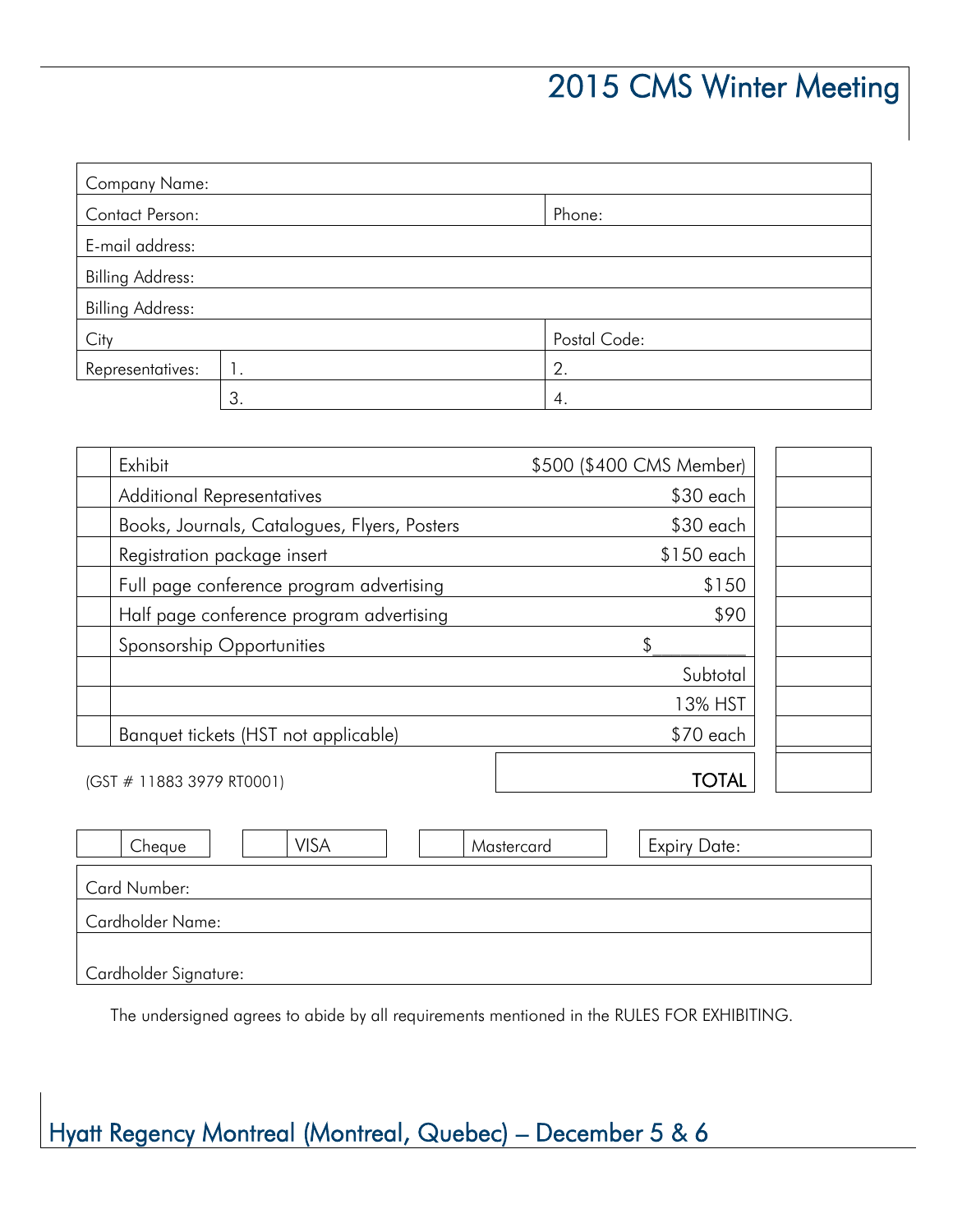#### Shipping

Advance Shipments can be sent directly to the hotel. All boxes should clearly indicate the Exhibitor's name, as well as the CMS Conference, and total number of boxes in the shipment.

Packages, crates, and boxes should arrive no earlier than Monday, November 30.

The official show company and an Exhibitor Service Kit will be distributed via email as soon as it becomes available.

Exhibitors may, of course, handle their own material if they so choose. These arrangements must be made in advance of move-in. Exhibitors who do NOT use the services of the official decorator must be prepared to supply their own labour, dollies, etc. for set-up and dismantling.

Please DO NOT send materials to the CMS Executive Office. We will not take responsibility for shipping them to the exhibit site.

#### International Shipping

Mendelssohn Commerce - Event Logistics has been appointed as official customs broker for this event. For all customs and shipping needs, we recommend that you deal directly with Mendelssohn. They will advise on how best to ship goods and will assist exhibitors in the completionn of customs documents.

For customs related inquiries please contact Diane Labbe-Deegan (phone: 514.987.2700 ext. 2123)

Please notify Mendelssohn in advance if you are bringing commercial goods with you on the plane or driving your own vehicle into Canada. This will permit Mendelssohn to supply you with the appropriate customs forms and advise their border offices of your crossing.

Arrangements should be made at least 20 days prior to the deadline date. The cost for this service is not included in the decorator Material Handling fees.

#### Return Shipment - Domestic and International

Each box of the return shipment has to be marked with the return shipping address and the number of boxes or crates being shipped and the correctly filled out Bill of Landing has to be taped to one of the boxes.

The hotel will store the freight until the carrier of your choice can pick it up no later than one week after the show ends. It is up to the exhibitor to make pick up arrangements with the carrier.